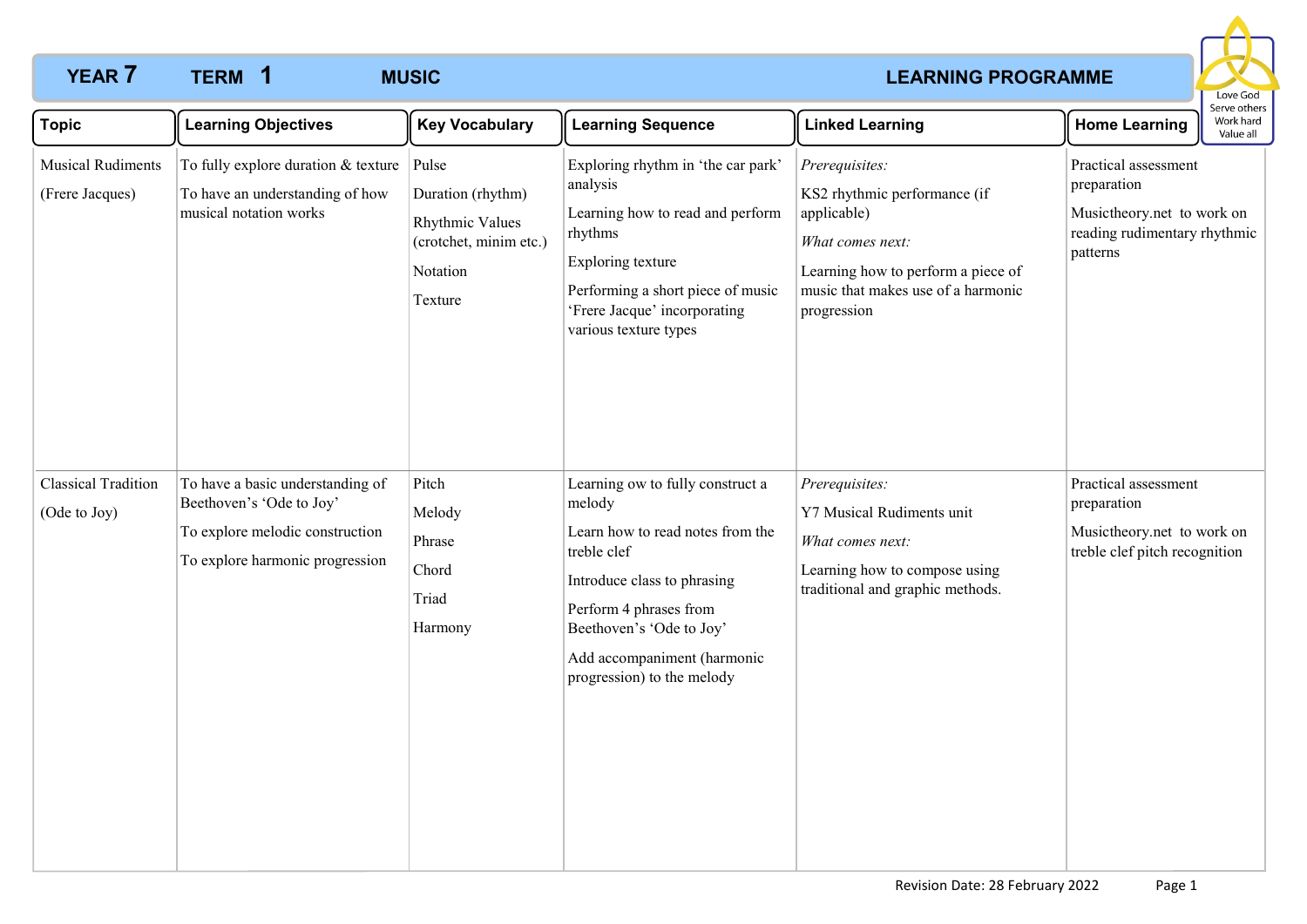# **YEAR 7 TERM 2 MUSIC** *MUSIC MUSIC LEARNING PROGRAMME* **TERM MUSIC 2**



| <b>Topic</b>                                 | <b>Learning Objectives</b>                                                                                                                            | <b>Key Vocabulary</b>                                                                                               | <b>Learning Sequence</b>                                                                                                                                                                                       | <b>Linked Learning</b>                                                                                                                                        | <b>Home Learning</b>                                                                           | כו עב טנווכו א<br>Work hard<br>Value all |
|----------------------------------------------|-------------------------------------------------------------------------------------------------------------------------------------------------------|---------------------------------------------------------------------------------------------------------------------|----------------------------------------------------------------------------------------------------------------------------------------------------------------------------------------------------------------|---------------------------------------------------------------------------------------------------------------------------------------------------------------|------------------------------------------------------------------------------------------------|------------------------------------------|
| Traditional<br>Composition                   | To have a basic understanding of<br>musical composition<br>To explore different types of<br>composition (graphic/traditional)                         | Melody<br>Harmony<br>Chord<br>Triad<br>Accompaniment<br>Time Signature<br>Rhythmic Values<br>(crotchet, minim etc.) | Reintroduce class to phrasing<br>Compose an 4/8 bar melody in c<br>major<br>Add accompaniment (harmony) to<br>the melody<br>Learning how to navigate and use<br>Sibelius to input composition                  | Prerequisites:<br>Y7 Musical Rudiments & 'Ode to Joy'<br>units<br>What comes next:<br>Exploring more texture types that are<br>used in popular musical styles | Practical assessment<br>preparation<br>Access to Sibelius to work on<br>composition externally |                                          |
| Popular Music<br>(Bitter Sweet)<br>Symphony) | To explore how patterns and<br>textures are used in various styles<br>of music<br>To understand how these patterns<br>help structure a piece of music | Ostinato<br>Riff<br>Hook<br>Repetition<br>Structure                                                                 | Exploring repetition in music<br>Identifying the difference types of<br>repetition used and how this<br>impacts the texture of a piece of<br>music<br>Looking at how structurally<br>repetition is implemented | Prerequisites:<br>Y7 Musical Rudiments & 'Ode to Joy'<br>units<br>What comes next:<br><b>Chinese Music</b>                                                    | Practical assessment<br>preparation                                                            |                                          |